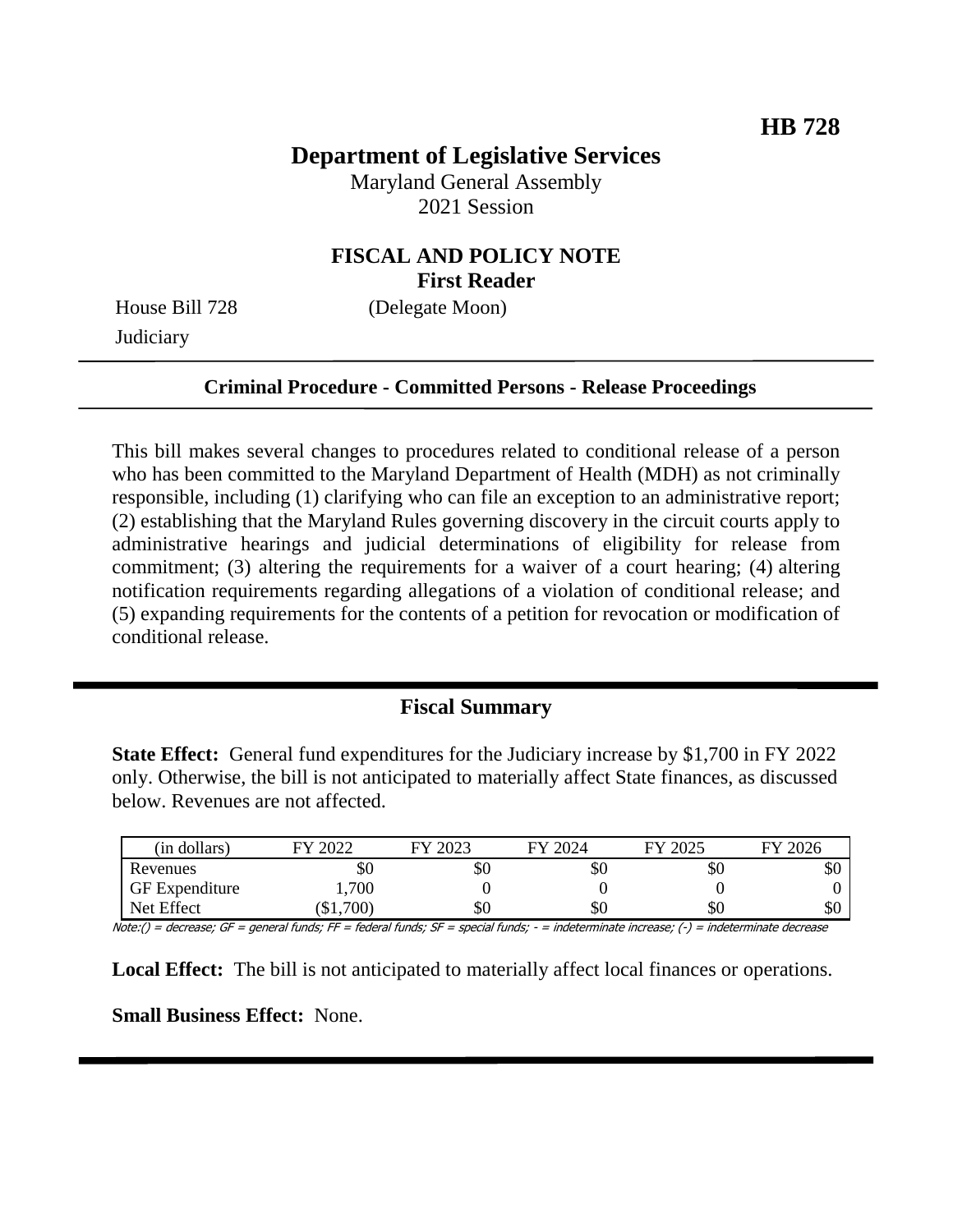## **Analysis**

**Bill Summary:** The bill establishes that a State's Attorney, MDH, or a person committed to MDH as not criminally responsible ("committed person") may file exceptions to the report by the Office of Administrative Hearings (OAH) regarding the committed person's eligibility for conditional release or discharge only if the filer of the exceptions appeared at the release hearing. The bill also alters the existing requirements for waiver of a court hearing on OAH's recommendations by requiring that all parties that appeared at the release hearing waive the hearing.

The bill establishes that the Maryland Rules governing discovery in the circuit courts apply to an administrative hearing and judicial determination of eligibility for release on an application for release from commitment filed with MDH following the initial hearing (§ 3-119(b) of the Criminal Procedure Article).

The bill incorporates the Office of the Public Defender (OPD) and the counsel of record for a "committed person" into the notification requirements under § 3-121 of the Criminal Procedure Article (allegation of a violation of a conditional release). In addition, the bill requires a petition for revocation or modification of a conditional release to contain an affidavit from the State's Attorney stating the factual basis to believe that the committed person has violated the terms of conditional release and the grounds for belief that further action by the court is necessary.

The bill makes the following procedural changes to consideration of an application for change in conditional release of a committed person:

- requires a court to hold a hearing after an application is made to determine whether the applicant has satisfied the requirements for release from commitment;
- authorizes a court to shorten the conditional release term after the court considers the application for change in conditional release and evidence;
- clarifies that a court may extend a committed person's conditional release by a term of *up to* five years; and
- establishes a preponderance of the evidence standard as the burden of proof an applicant must meet to establish any issue raised in an application for change in conditional release.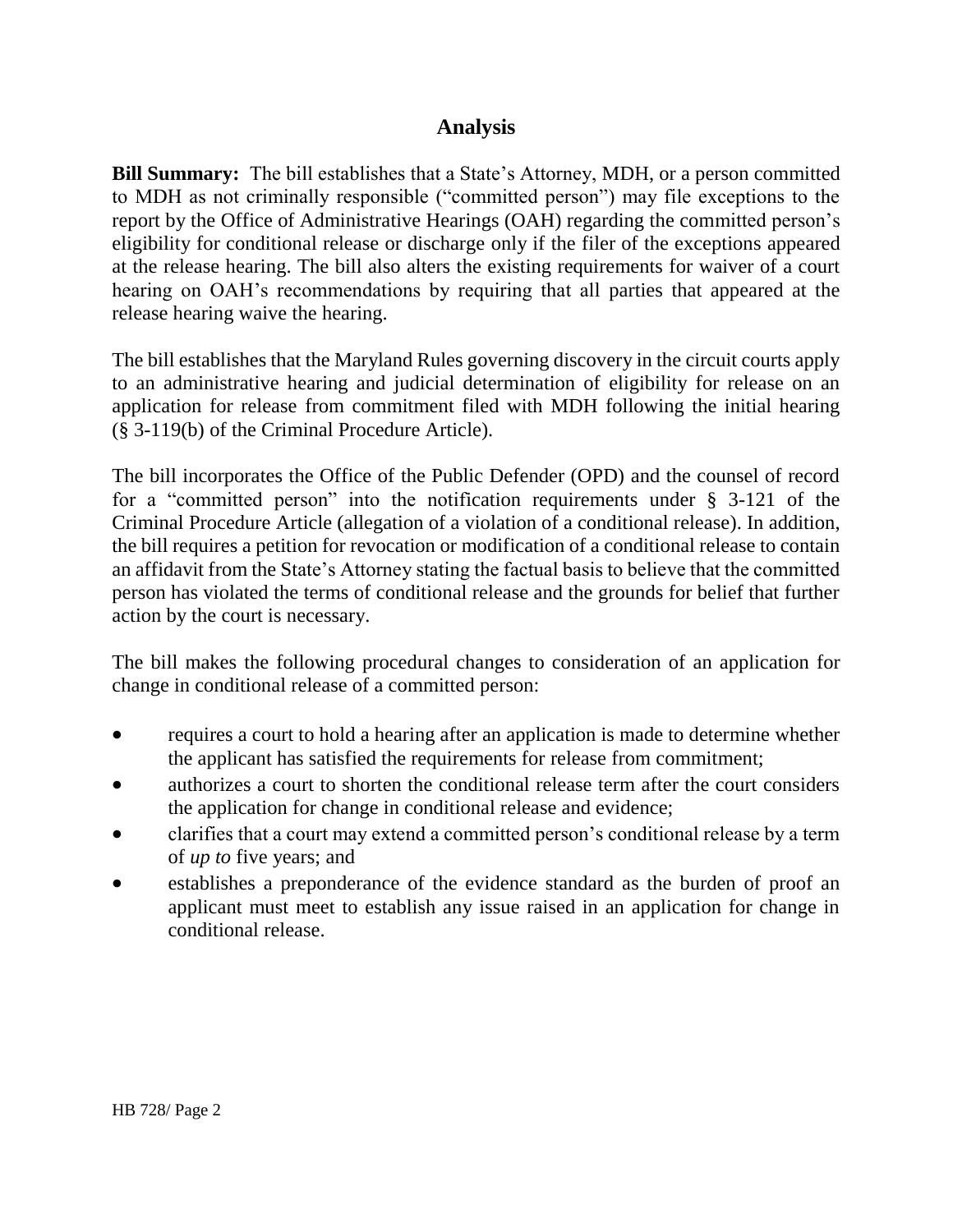#### **Current Law:**

#### *Release from Commitment*

A committed person is eligible for release only if the person proves by a preponderance of the evidence that he or she will not be a danger to self or to the person or property of others due to a mental disorder or mental retardation if released from commitment with or without conditions. Within 50 days after the finding of not criminally responsible and commitment to MDH, unless waived by the committed person, MDH must hold a hearing at the facility before an administrative law judge (ALJ) from OAH on the issue of whether the individual is eligible for discharge or conditional release from inpatient confinement or requires continued commitment.

At the hearing, the formal rules of evidence do not apply. The committed person is entitled to be present at the hearing and to have legal representation. An assistant Public Defender is assigned to each facility and represents most of the committed individuals. MDH and the State's Attorney are also entitled to participate in the hearing. MDH, through the hospital, presents its opinion regarding the defendant's eligibility for discharge. Within 10 days after the hearing, OAH must submit a written report to the court with a summary of the evidence presented at the hearing and a recommendation as to whether the committed person is eligible for conditional release or discharge. Any party may file exceptions to the recommendations within 10 days after receiving the report.

The court may hold a hearing on its own initiative within 30 days after the court receives OAH's report. Unless the committed person and the State's Attorney waive the hearing, the court must hold a hearing within this 30-day timeframe if timely exceptions are filed or the court requires more information. The committed person is entitled to be present at the hearing and to have legal representation. Within 15 days after a judicial hearing ends or is waived, the court must determine whether the evidence indicates that the committed person has proven by a preponderance of the evidence that he or she is eligible for release (with or without conditions), and order the continued commitment, conditional release, or discharge from commitment of the defendant.

If timely exceptions are not filed and the court determines that OAH's recommendations are supported by the evidence and that a judicial hearing is not necessary, the court must enter an order in accordance with the recommendations within 30 days after receiving the report. The court may not enter an order that is not in accordance with the recommendations unless the court holds a hearing or the hearing is waived.

If the court orders continued commitment, the defendant may apply for release no earlier than one year after the initial release hearing ends or is waived and no more than once a year thereafter. However, the committed person may file an application for release at any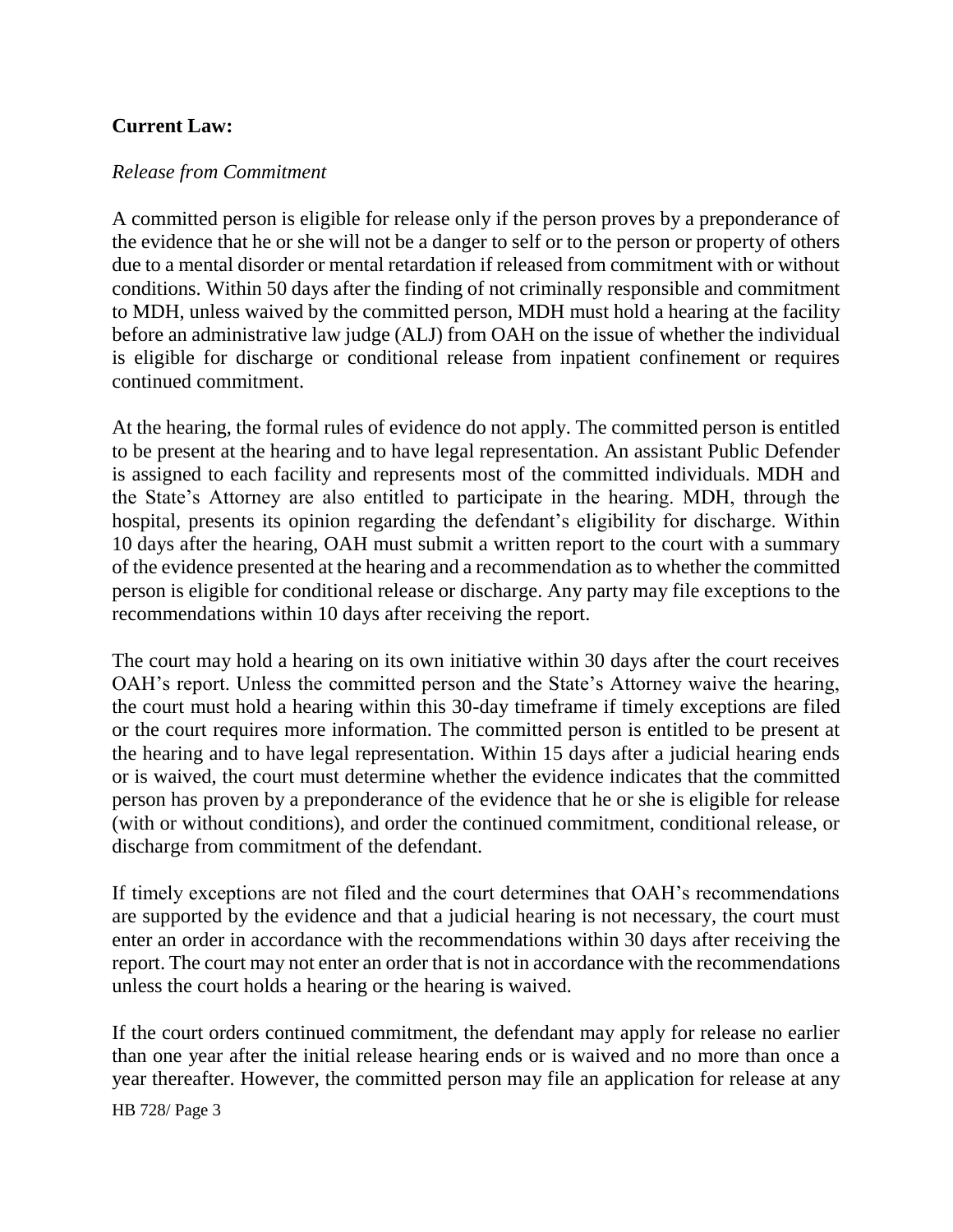time outside of these time restrictions if the defendant's application is accompanied by an affidavit of a physician or psychologist stating that there has been an improvement in the person's mental condition since the last hearing. The committed person may choose to pursue an administrative hearing conducted before an ALJ and subject to the same procedures as the initial release hearing or file a petition directly with the court that ordered the commitment. The committed person may request a bench trial before the committing court or a jury trial, as specified.

In addition, statutory provisions authorize MDH to apply at any time to the court to order the committed person's conditional release.

#### *Allegations of Violations of Conditional Release*

If a State's Attorney receives a report that alleges that a committed person has violated a condition of a conditional release, or if the State's Attorney is notified by the court or MDH, the State's Attorney must determine whether there is a factual basis for the complaint. If the State's Attorney determines that there is no factual basis, the State's Attorney must notify the person who made the report and take no further action. If the State's Attorney determines that there is a factual basis to believe that the committed person has violated the terms of a conditional release and believes further action by the court is necessary, the State's Attorney must notify MDH of the alleged violation and file with the court a petition for revocation or modification of conditional release and send a copy of the petition to MDH.

If a court receives a report that alleges that a committed person has violated a condition of a conditional release, the court must promptly (1) notify MDH and the State's Attorney and (2) provide the name, address, and telephone number of the person who reported the violation and a copy of the order for conditional release. Similar requirements apply if MDH receives such a report.

The petition for revocation or modification of a conditional release must contain:

- a statement that the committed person has violated a term of a conditional release and that there is therefore reason to believe that the committed person no longer meets the criteria for eligibility for conditional release;
- a statement of the conditions violated:
- the factual basis for the aforementioned statements;
- the most recent evaluation report on the committed person; and
- the designation by MDH of the facility to receive the returned committed person.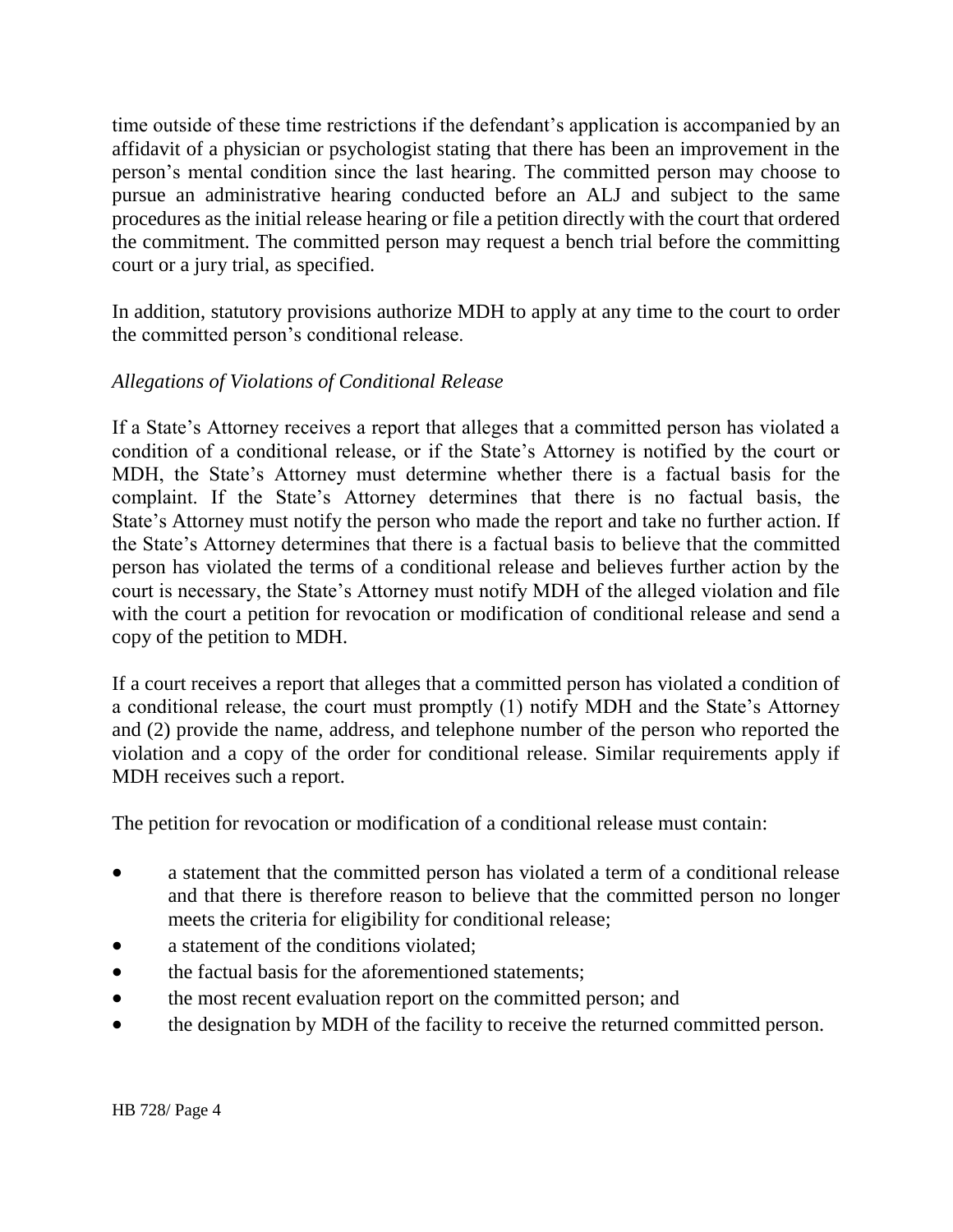If the court's review of the petition determines that there is no probable cause to believe that the committed person has violated a conditional release, the court must (1) note the determination on the petition and file it in the court file on the committed person and (2) notify the State's Attorney, MDH, and the person who reported the violation.

If the court's review of the petition determines that there is probable cause to believe that the committed person has violated a conditional release, the court must (1) issue a hospital warrant for the committed person and direct that on execution, the committed person must be transported to the facility designated by MDH and (2) send a copy of the hospital warrant and the petition to specified individuals, including OAH.

Within 10 days after the committed person is returned to MDH in accordance with the hospital warrant, OAH must hold a hearing, unless the hearing is postponed or waived by agreement of the parties or OAH postpones the hearing for good cause shown.

At the hearing on revocation or modification:

- the committed person is entitled to be represented by counsel including, if eligible, representation by OPD;
- the committed person, MDH, and State's Attorney are entitled to offer evidence, to cross-examine adverse witnesses, and to exercise any other rights that OAH considers necessary for a fair hearing; and
- OAH must find whether, by a preponderance of the evidence, the State has proved that the committed person violated conditional release and the committed person nevertheless has proved eligibility for conditional release.

OAH must (1) send a report of the hearing and determination to the court and (2) send copies of the report to the committed person, counsel for the committed person, the State's Attorney, and MDH. Within 5 days after receipt of OAH's report, the committed person, the State's Attorney, or MDH may file exceptions. After the court considers OAH's report, the evidence, and any exceptions filed, the court, must do one of the following within 10 days after receiving OAH's report:

- revoke the conditional release and order the committed person returned to the facility designated by MDH;
- modify the conditional release as required by the evidence;
- continue the present conditions of release; or
- extend the conditional release by an additional term of 5 years.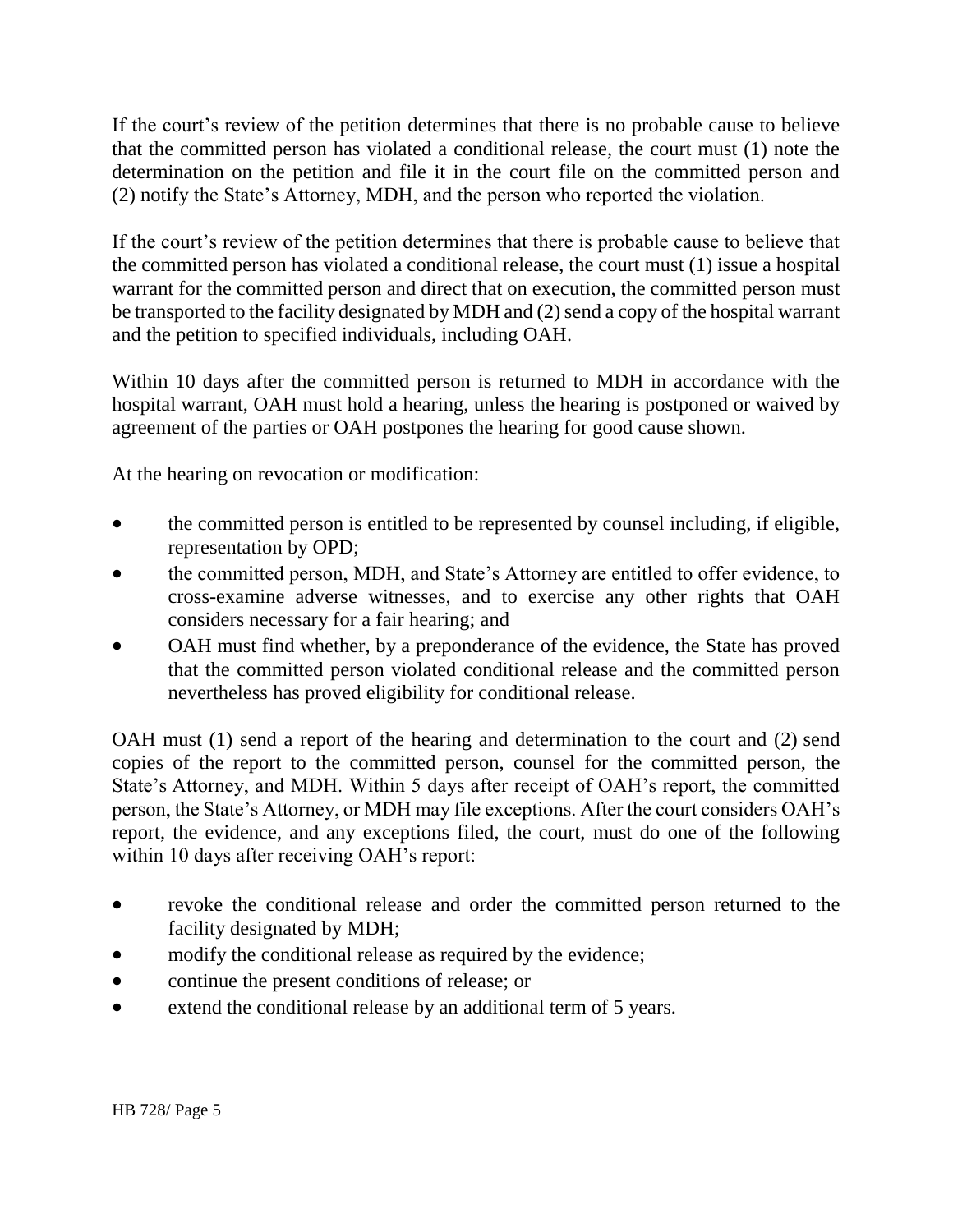#### *Application for Change in Conditional Release*

An application to the court for a change in conditional release of a committed person may be made by MDH or the State's Attorney at any time, or by the committed person no earlier than six months after the court ordered the conditional release, unless the court for good cause permits an earlier application.

The applicant for a change in conditional release must notify the court and other parties, in writing, of the application and the reasons for the requested change. The applicant has the burden of proof of any issue raised by the application for change in conditional release.

After the court considers the application for change in conditional release and the evidence, in accordance with specified statutory criteria for eligibility for release, the court must:

- change the conditions;
- impose appropriate additional conditions;
- revoke the conditional release;
- continue the present conditions of release; or
- extend the conditional release by an additional term of five years.

No earlier than one year after the court's action on the application, and no more than once per year thereafter, a committed person may reapply for a change in conditional release. However, a committed person may apply for a change in conditional release at any time if the application is accompanied by an affidavit of a physician or licensed psychologist that states an improvement in the mental condition of the committed person.

**State Expenditures:** General fund expenditures for the Judiciary increase by \$1,684 in fiscal 2022 only for computer reprogramming to implement the bill's notification requirements. Otherwise, the bill is not anticipated to materially affect State expenditures. The bill may have an operational effect on affected agencies, as discussed below.

While OAH can handle the bill's requirements with existing budgeted resources, the bill may have an operational effect. Currently, OAH applies its own procedural rules under COMAR 28.02.01. The bill requires OAH to apply circuit court rules of discovery to § 3-119 administrative hearings. According to OAH, circuit court discovery rules permit parties to take depositions, issue written interrogatories, and request mental examinations, none of which are permitted under regulation. This may result in slight delays in scheduling hearings as parties attempt to complete discovery prior to the hearing and may increase the amount of evidence ALJs need to consider prior to submitting recommendations to the court. Also, the bill may increase the number of requests for administrative hearings and reduce the number of circuit court trials regarding release from commitment, since the only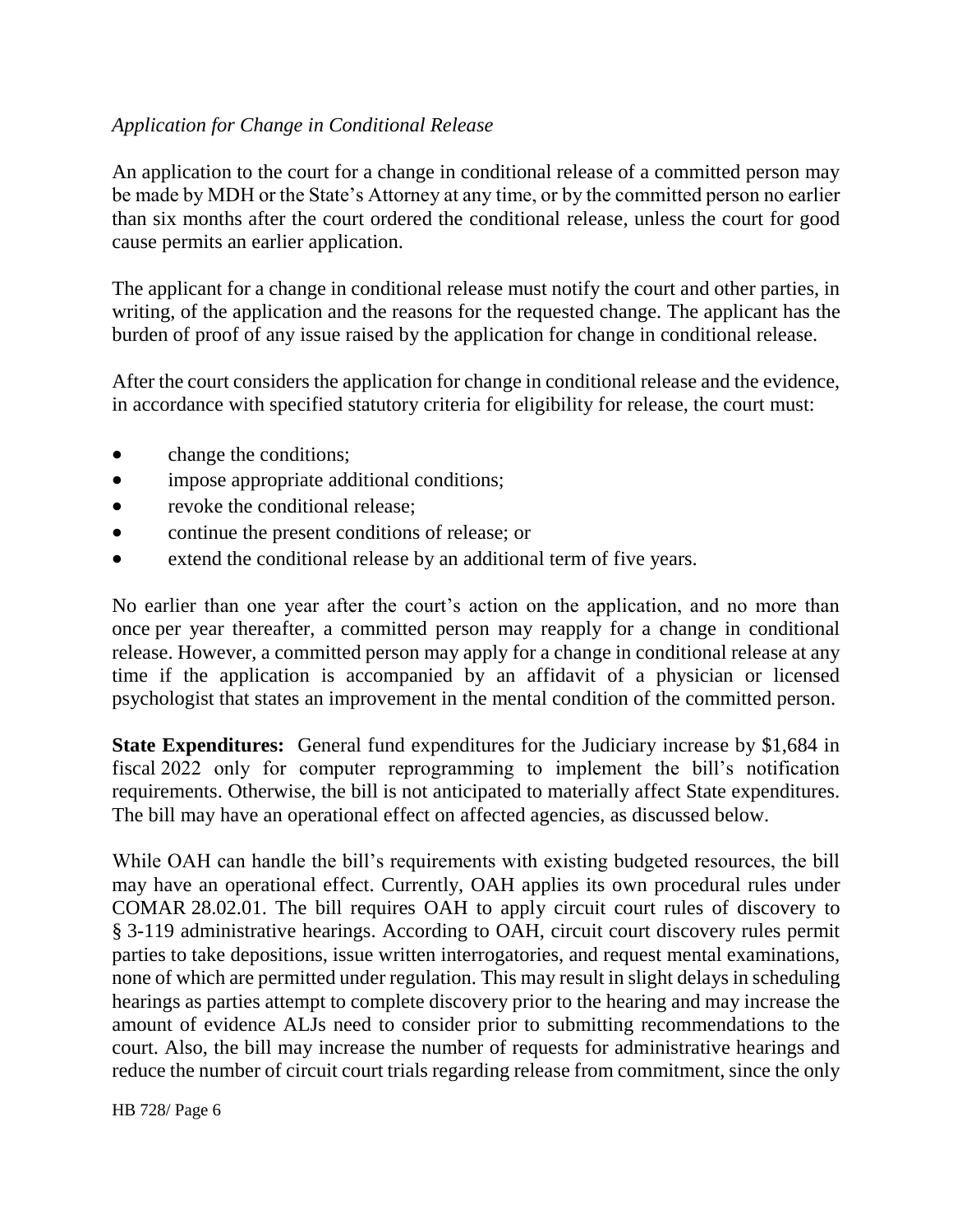way to obtain discovery in a § 3-119 proceeding under existing statute is to pursue the judicial track in the circuit courts. OAH maintains combined statistics for hearings conducted under § 3-115 and § 3-119 and advises that in fiscal 2019, OAH conducted 166 hearings under both of these statutes.

The Judiciary advises that while the bill results in additional hearings by requiring a hearing for consideration of a change to conditional release, it does not anticipate a significant fiscal or operational impact on the courts. The bill may also reduce the number of hearings due to exceptions to an OAH report on a § 3-115 hearing, as the bill establishes that only parties that appeared at the § 3-115 hearing may file an exception.

MDH has historically advised that the bill's alteration of procedures for conditional release from commitment may result in delays that reduce bed turnover at MDH facilities and necessitate additional staff time to attend depositions conducted under discovery for administrative hearings and other proceedings under the bill. It is assumed that any minimal expenditures associated with this impact do not materially affect MDH finances.

OPD advises that the bill reduces OPD's workload by reducing the number of postponements in applicable cases and the corresponding compounding effect on the agency's workload of unresolved cases carrying over.

## **Additional Information**

**Prior Introductions:** SB 731 of 2020 received a hearing in the Senate Judicial Proceedings Committee, but no further action was taken. Its cross file, HB 1576, was referred to the House Rules and Executive Nominations Committee, but no further action was taken. In general, the bill is also a combination of SB 748 and SB 750 of 2019. Both of those bills received hearings in the Senate Judicial Proceedings Committee, but no further action was taken.

**Designated Cross File:** SB 216 (Senator Lam)(By Request) - Judicial Proceedings.

**Information Source(s):** Judiciary (Administrative Office of the Courts); Office of the Public Defender; Maryland State's Attorneys' Association; Department of Public Safety and Correctional Services; Office of Administrative Hearings; Department of Legislative **Services**